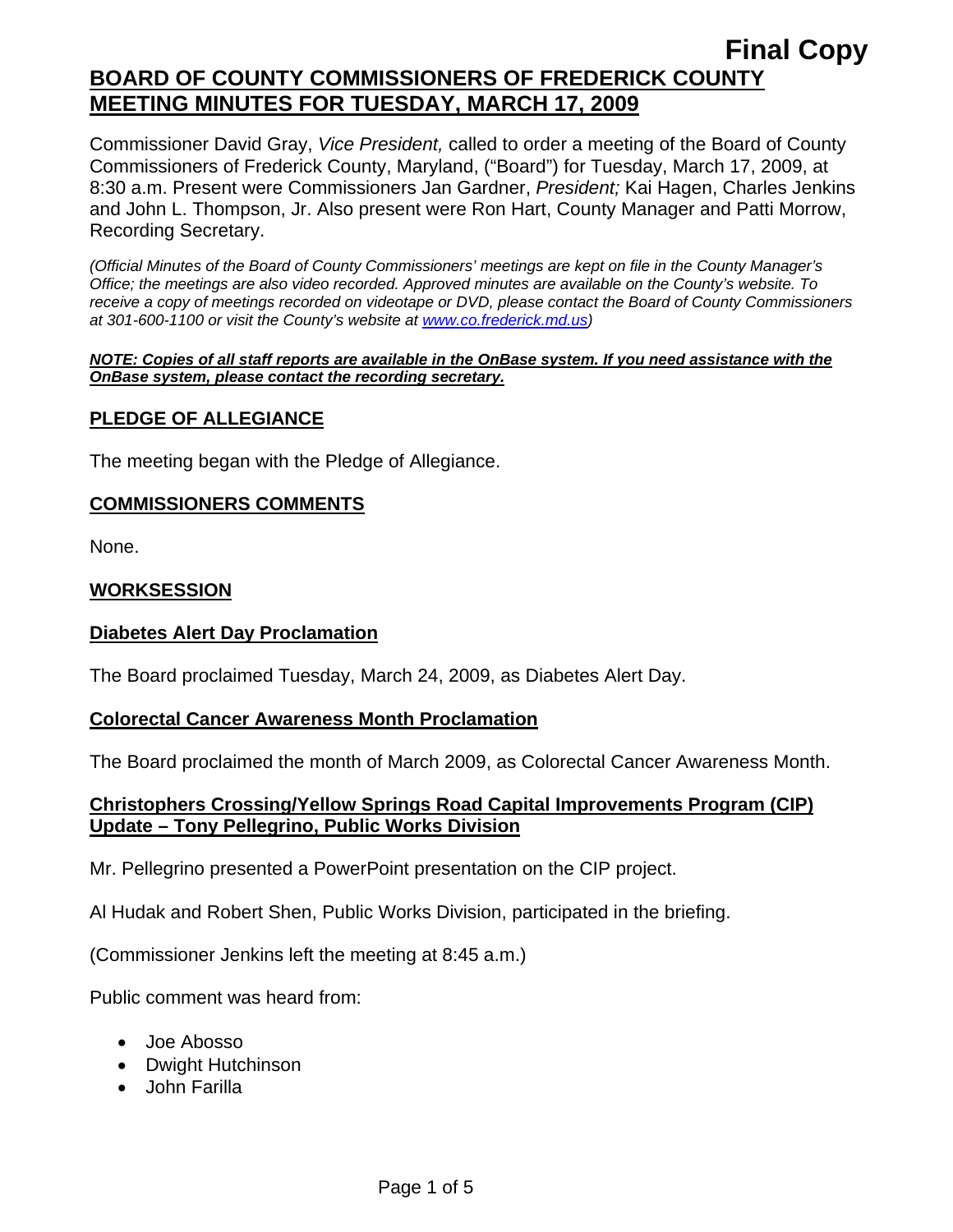- Greg Philips
- Mitch Scott
- Ann Cline

It was indicated staff would meet with the public to present the completed traffic study in April or May.

No action was taken by the Board as this item was informational.

# **ADMINISTRATIVE BUSINESS**

# **Public Works Division Satellite Facilities: "Declaration to Establish and Retain Easement" – Kevin Vida, Public Works Division**

Dave Ennis, Public Works Division, commented on the request.

Commissioner Gardner moved to approve the staff recommendation. Commissioner Hagen seconded the motion that passed 4-0 with Commissioner Jenkins absent.

# **2009 Big Sweep – Donnie Crum, Public Works Division and Lisa Orr, Volunteer Frederick**

Commissioner Hagen moved to approve the staff recommendation. Commissioner Gardner seconded the motion that passed 4-0.

### **COMMISSIONERS' COMMENTS**

None.

# **PUBLIC COMMENTS**

None.

# **QUESTIONS - PRESS**

None.

# **CLOSED SESSION/ADMINISTRATIVE FUNCTION**

Commissioner Hagen moved to go into closed session according to the Maryland Annotated Code State Government Article § 10-508(a) (1) To discuss: (i) The appointment, employment, assignment, promotion, discipline, demotion, compensation, removal, resignation, or performance evaluation of appointees, employees, or officials over whom it has jurisdiction; or (ii) Any other personnel matter that affects one or more specific individuals. Commissioner Gardner seconded the motion that passed 4-0 with Commissioner Jenkins absent.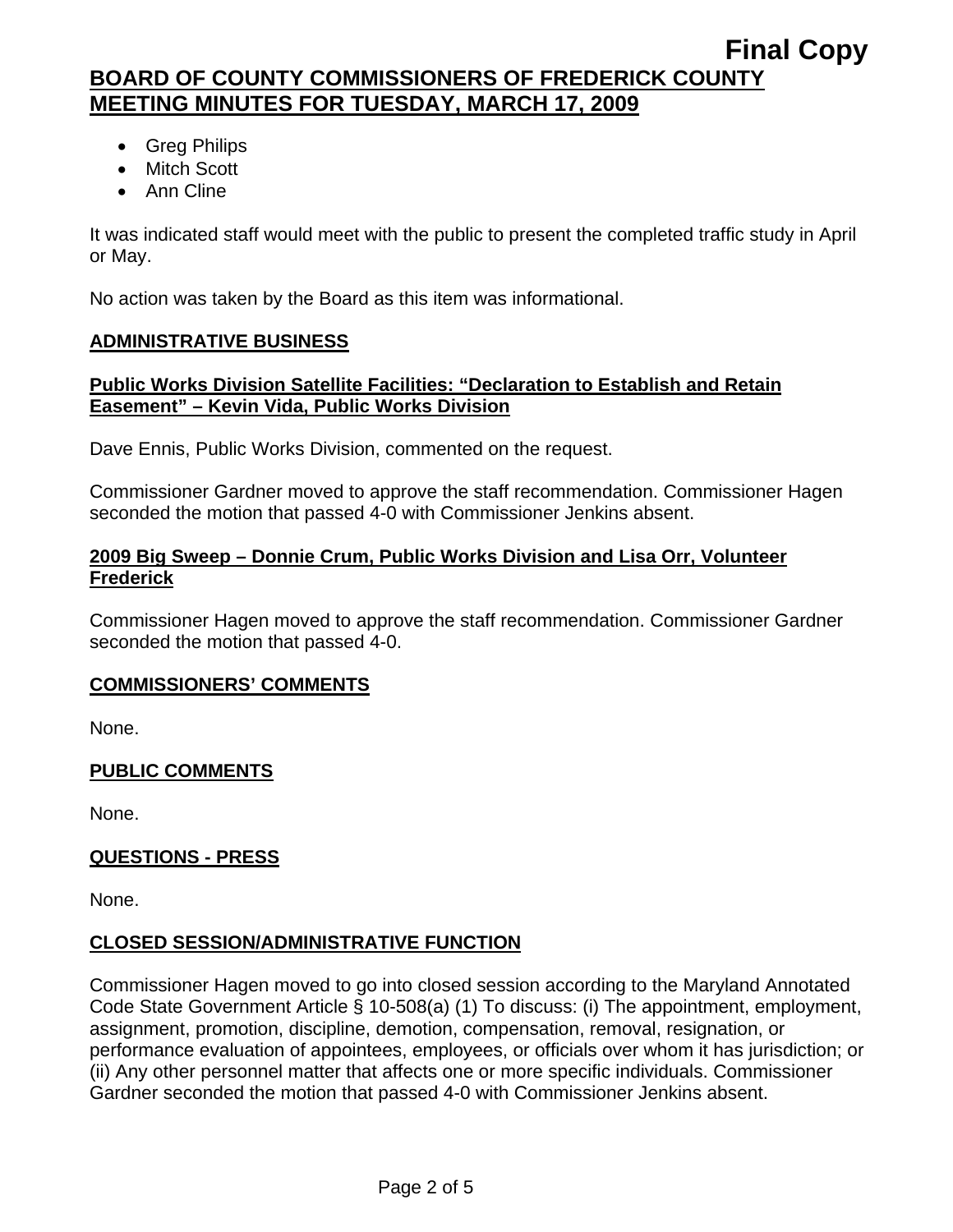# **ADJOURN**

The meeting adjourned at 10:00 a.m.

Respectfully submitted,

Patricia A. Morrow Recording Secretary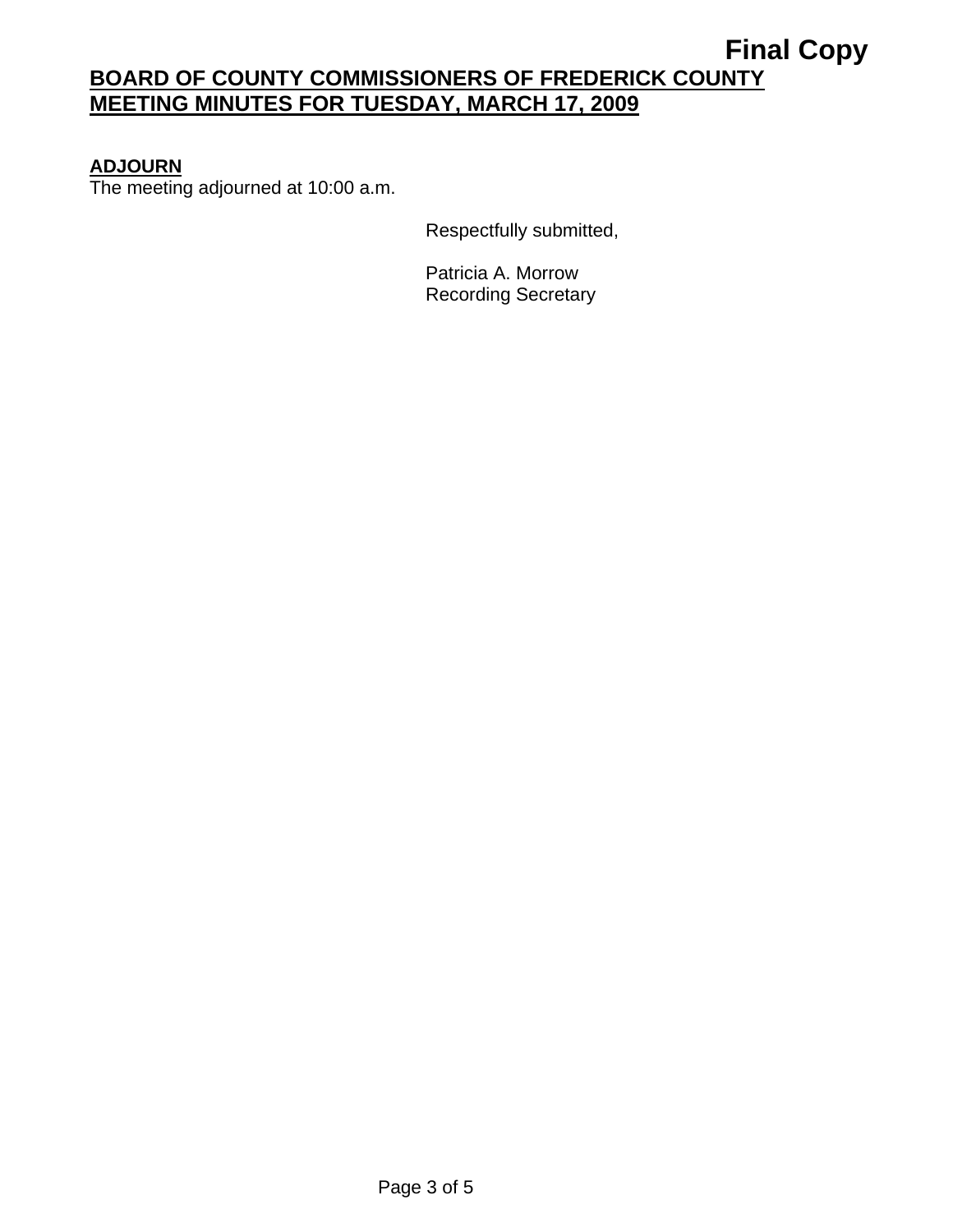#### **Final Copy FORM OF STATEMENT FOR CLOSING THE MEETING OF TUESDAY, MARCH 17, 2009**

# **STATUTORY AUTHORITY TO CLOSE SESSION**

### **State Government Article §10-508(a):**

 $\overline{a}$ 

### **Motion:**

Commissioner Hagen moved to go into closed session in accordance with the Maryland Annotated Code State Government Article § 10-508(a) (1) To discuss: (i) The appointment, employment, assignment, promotion, discipline, demotion, compensation, removal, resignation, or performance evaluation of appointees, employees, or officials over whom it has jurisdiction; or (ii) Any other personnel matter that affects one or more specific individuals. Commissioner Gardner seconded the motion that passed 4-0 with Commissioner Jenkins absent.

### **Topic To Be Discussed:**

To discuss employment issues involving individual county employees.

Patricia A. Morrow Recording Secretary